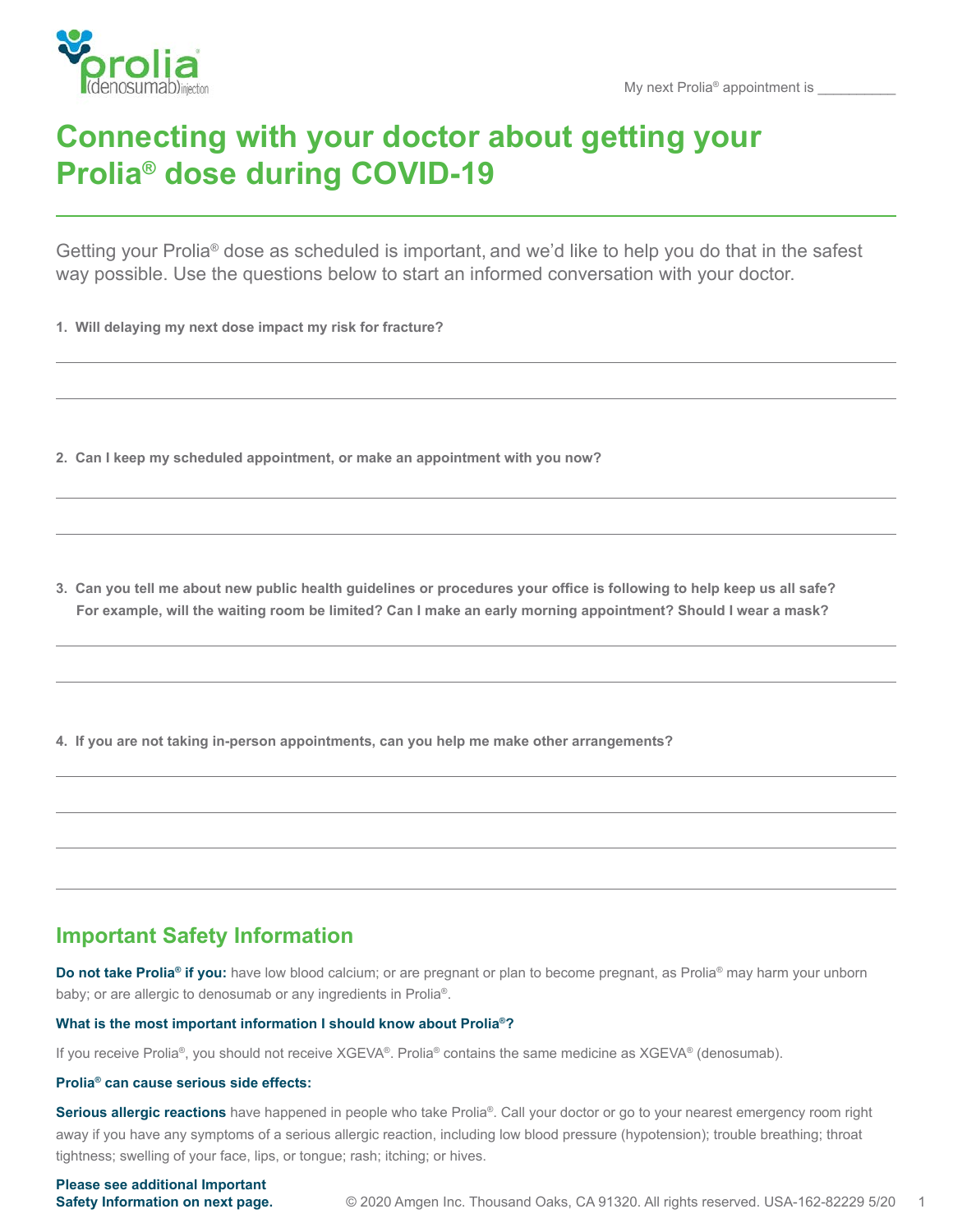

# **Important Safety Information (continued)**

Low blood calcium (hypocalcemia). Prolia® may lower the calcium levels in your blood. If you have low blood calcium, it may get worse during treatment. Your low blood calcium must be treated before you receive Prolia®.

Take calcium and vitamin D as your doctor tells you to help prevent low blood calcium.

**Severe jaw bone problems (osteonecrosis)** may occur. Your doctor should examine your mouth before you start Prolia<sup>®</sup> and may tell you to see your dentist. It is important for you to practice good mouth care during treatment with Prolia®.

**Unusual thigh bone fractures.** Some people have developed unusual fractures in their thigh bone. Symptoms of a fracture include new or unusual pain in your hip, groin, or thigh.

**Increased risk of broken bones, including broken bones in the spine, after stopping, skipping or delaying Prolia®.** Talk with your doctor before starting Prolia® treatment. After your treatment with Prolia® is stopped, or if you skip or delay taking a dose, your risk for breaking bones, including bones in your spine, is increased. Your risk for having more than 1 broken bone in your spine is increased if you have already had a broken bone in your spine. Do not stop, skip or delay taking Prolia® without first talking with your doctor. If your Prolia® treatment is stopped, talk to your doctor about other medicine that you can take.

**Serious infections** in your skin, lower stomach area (abdomen), bladder, or ear may happen. Inflammation of the inner lining of the heart (endocarditis) due to an infection may also happen more often in people who take Prolia®. You may need to go to the hospital for treatment.

Prolia<sup>®</sup> is a medicine that may affect the ability of your body to fight infections. People who have weakened immune systems or take medicines that affect the immune system may have an increased risk for developing serious infections.

**Skin problems** such as inflammation of your skin (dermatitis), rash, and eczema have been reported.

**Bone, joint, or muscle pain.** Some people who take Prolia® develop severe bone, joint, or muscle pain.

### **Before taking Prolia®, tell your doctor about all of your medical conditions, including if you:**

- Take the medicine XGEVA® (denosumab)
- Have low blood calcium
- Cannot take daily calcium and vitamin D
- Had parathyroid or thyroid surgery (glands located in your neck)
- Have been told you have trouble absorbing minerals in your stomach or intestines (malabsorption syndrome)
- Have kidney problems or are on kidney dialysis
- Are taking medicine that can lower your blood calcium levels
- Plan to have dental surgery or teeth removed
- Are pregnant or plan to become pregnant

#### **Females who are able to become pregnant:**

- Your healthcare provider should do a pregnancy test before you start treatment with Prolia®.
- You should use an effective method of birth control (contraception) during treatment with Prolia® and for at least 5 months after your last dose of Prolia®.
- Tell your doctor right away if you become pregnant while taking Prolia®.
- Are breast-feeding or plan to breast-feed

### **What are the possible side effects of Prolia®?**

It is not known if the use of Prolia<sup>®</sup> over a long period of time may cause slow healing of broken bones. The most common side effects of Prolia® in women being treated for osteoporosis after menopause are back pain, pain in your arms and legs, high cholesterol, muscle pain, and bladder infection.

The most common side effects of Prolia® in men with osteoporosis are back pain, joint pain, and common cold (runny nose or sore throat).

### **Please see additional Important Safety**